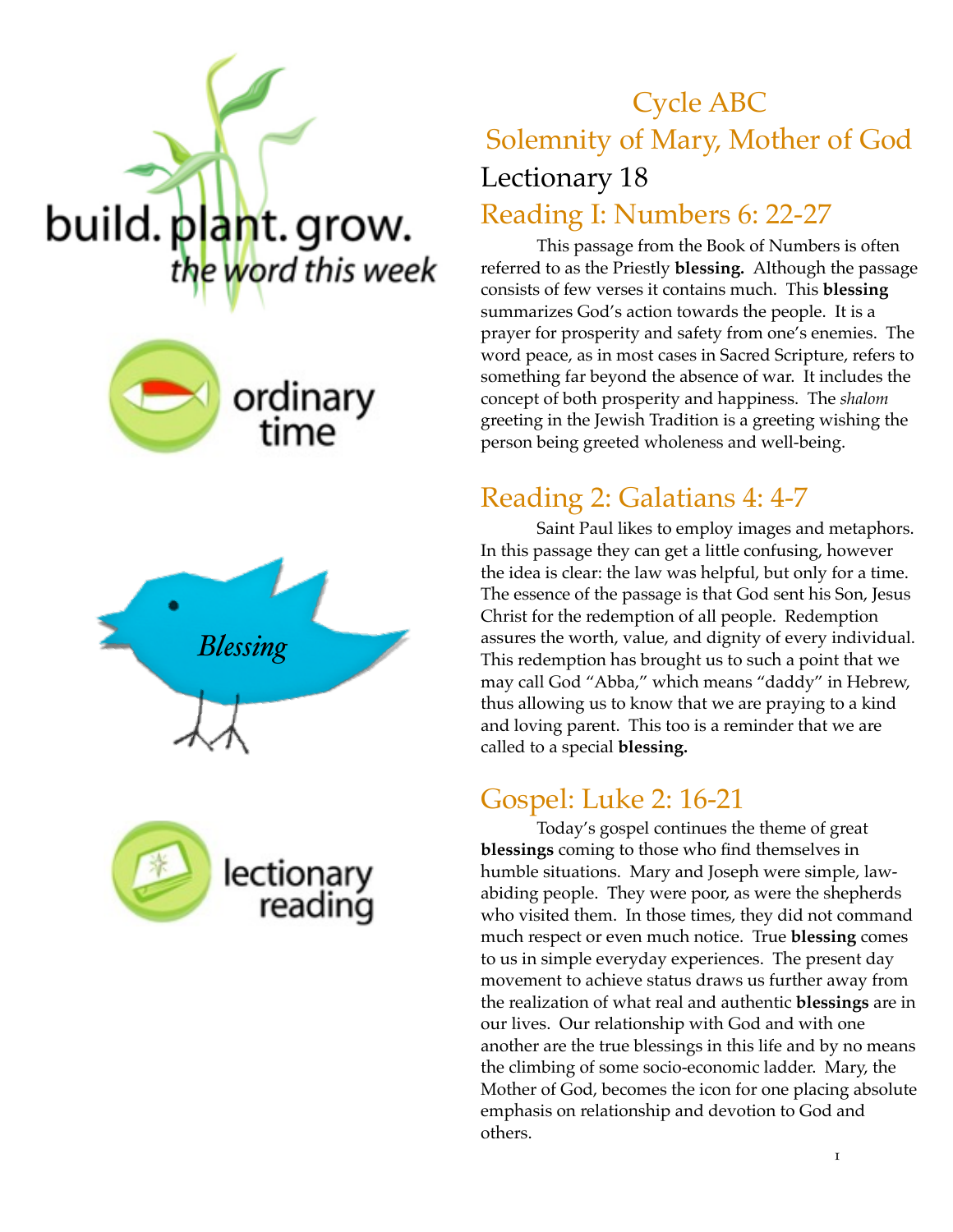

**Bambinelli Sunday** Written by Amy Willborn Illustrated by Ann Kissane Engelhart Copyright 2013 Franciscan Press ISBN- 10: 1616366494 ISBN- 13:978-1616366490



Blessing is referred to as God's favor or protection. The greatest blessing we have is the presence of God in our lives and the realization of that blessing through the love of God we experience in life because of our relationship with God and others.

## **Bambinelli Sunday**

 This story tells of a young boy by the name of Alessandro. He is living with his grandparents who run a small shop that sells figures for Nativity scenes. Alessandro is lonely for his mother and father who have gone to another country to find work. In an attempt to alleviate Alessandro's loneliness, his grandfather encourages him to make his own figure of the baby Jesus to bring to Saint Peter's Square on the Third Sunday of Advent, referred to as Bambinelli Sunday. On this day, during the noontime Angelus, the Pope blesses the children and their figures of the baby Jesus they have brought with them. Through the events and the time leading up to and receiving the blessing in Saint Peter's Square, Alessandro comes to see the world in a new way and receives the best surprise of all (**blessing)** in the end.

#### **Activity**

Step One: Have the students, using whatever art supplies available to them, create their own figure of the baby Jesus. Reread the story to them with some instrumental music in the background while they construct their own unique images of the Christ-child.

Step Two: If at all possible invite one of the parish priests, deacons or ministers of the parish to bless the figures the children have constructed of the baby Jesus. Weather permitting, gather them on the steps of the Church or in another gathering space as if they were in Saint Peter's Square seeking the blessing of the pope on their figures of the Christ-Child. This may also be an opportunity to explain what the Angelus is and its long tradition in the prayer life of the Church. The Angelus and its history and explanation can easily be found on-line by the use of a search engine.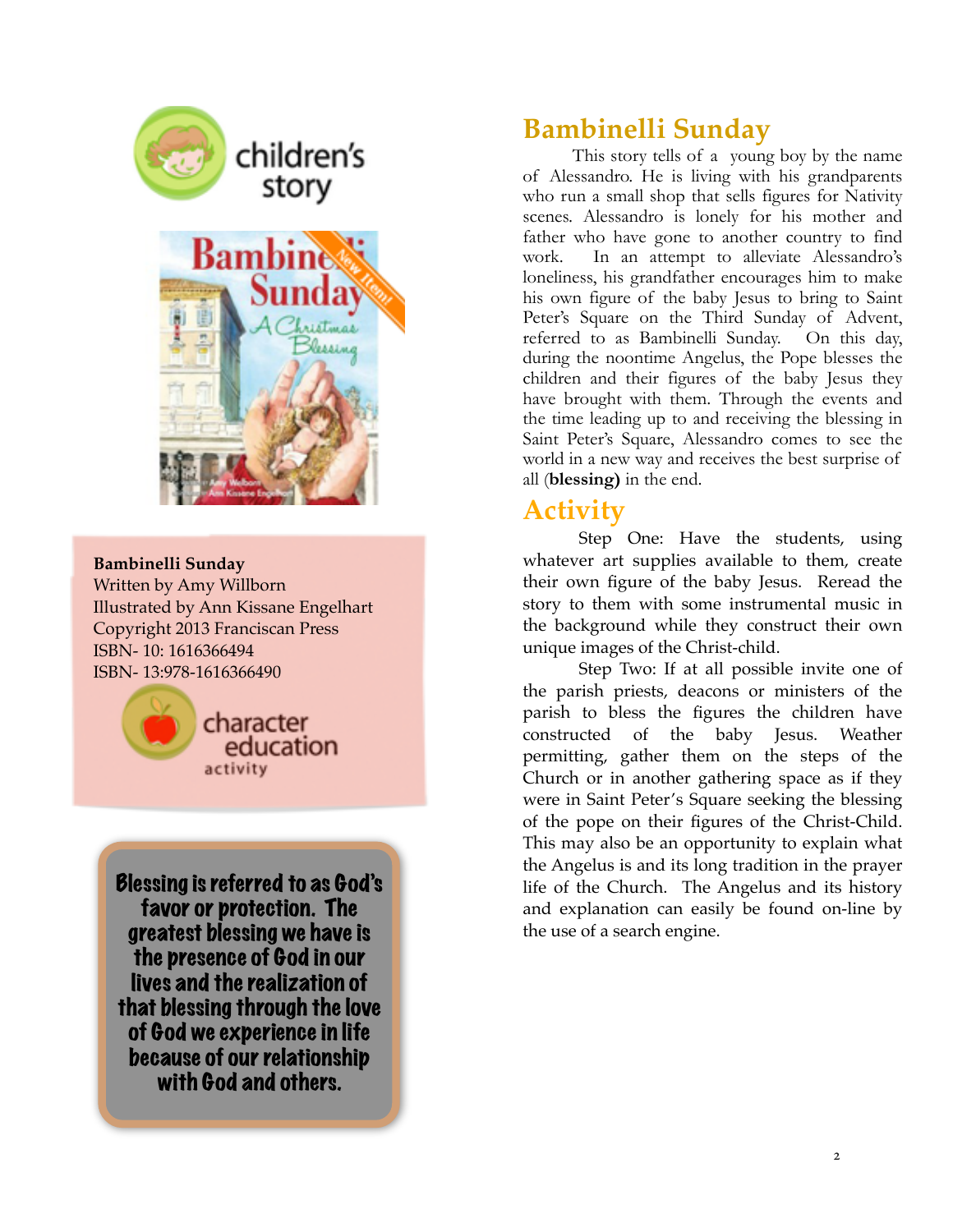There is an old piece of advice that we all might benefit from: When you are worried and cannot sleep, try counting your blessings instead of sheep. A great examine.



Look. Feel. Know. Act.

#### **What could you do today?**

Begin a journal of gratitude for all the many **blessings** you are aware of in your life. This is a wonderful practice for everyones. Keep the journal at your bedside with a pen or pencil. Each evening before you crawl into bed, write the day and date on the page and then think of the events and people of the day that have been **blessings** for you. Write them into the journal as a way of thanking God for these events and people. After having written them in the journal, close the journal and hold it tight to you and pray an Our Father, recognizing that these **blessings** are indeed from a loving parent.

#### **Look Feel Know Act**

 Each day try to look around you and be aware of the beauty of the world you live in, thanking God for things that you might take for granted, such as invisible things like the air you breathe. There are so many **blessings** surrounding us that we may take them for granted. Be especially attentive to the environment that you live in. Take on the attitude of someone like Saint Francis of Assisi or Saint Terese of Lisieux, who not only saw God's presence all around them but always thanked God for absolutely everything that surrounded them. Once you have noticed these things, try to feel how they contribute to your life and give thanks to God for them.

Enter into each day thanking God for all the ways God will come to you in the upcoming day and ask God to alert you to the beauty of creation, the things and people who God has given to you, so that you might always live recognizing God's **blessings** in your life. Encourage others to see what you see as a blessing in their lives as well.